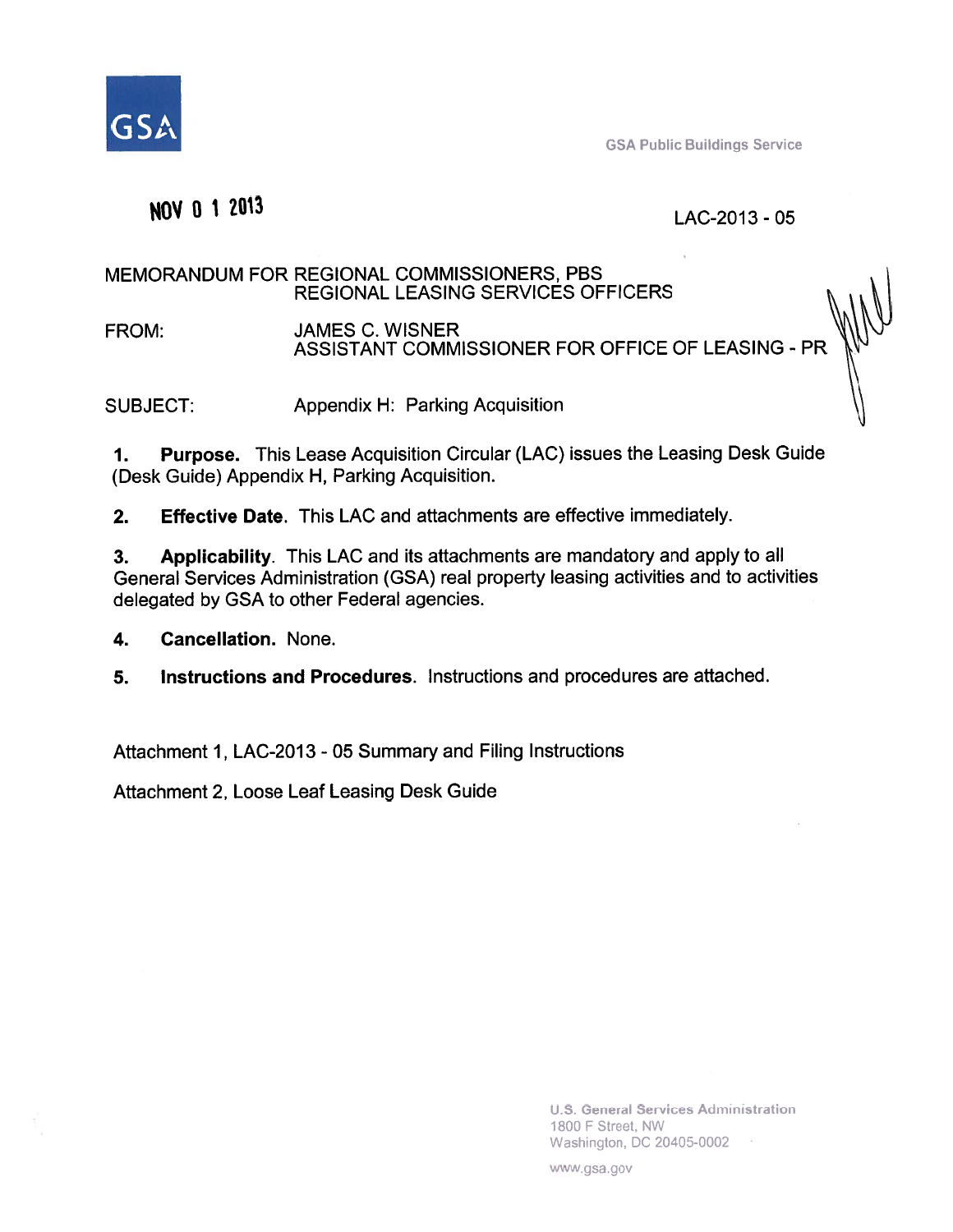#### LAC-2013 - 05 Summary and Filing Instructions

Lease Acquisition Circular (LAC) 2013 - 05 issues the policy listed below:

#### **Leasing Desk Guide Appendix H, Parking Acquisition**

The number, type, timing, cost and location of official parking spaces required by the client agency may be an important factor in determining the appropriate acquisition method, type of legal contract instrument to use, type of warranted acquisition official necessary to acquire parking, funding source and billing method. This appendix will provide guidance on the appropriate acquisition approach to use in order to promote the effective and efficient use of program resources.

#### **LDG Filing Instructions**

| Part                            | <b>Remove Pages</b>           | <b>Insert Pages</b> |
|---------------------------------|-------------------------------|---------------------|
| <b>Table of Contents</b>        | TOC-i - TOC-ii TOC-i - TOC-ii |                     |
| Appendix H, Parking Acquisition | <b>None</b>                   | $H-1 - H-16$        |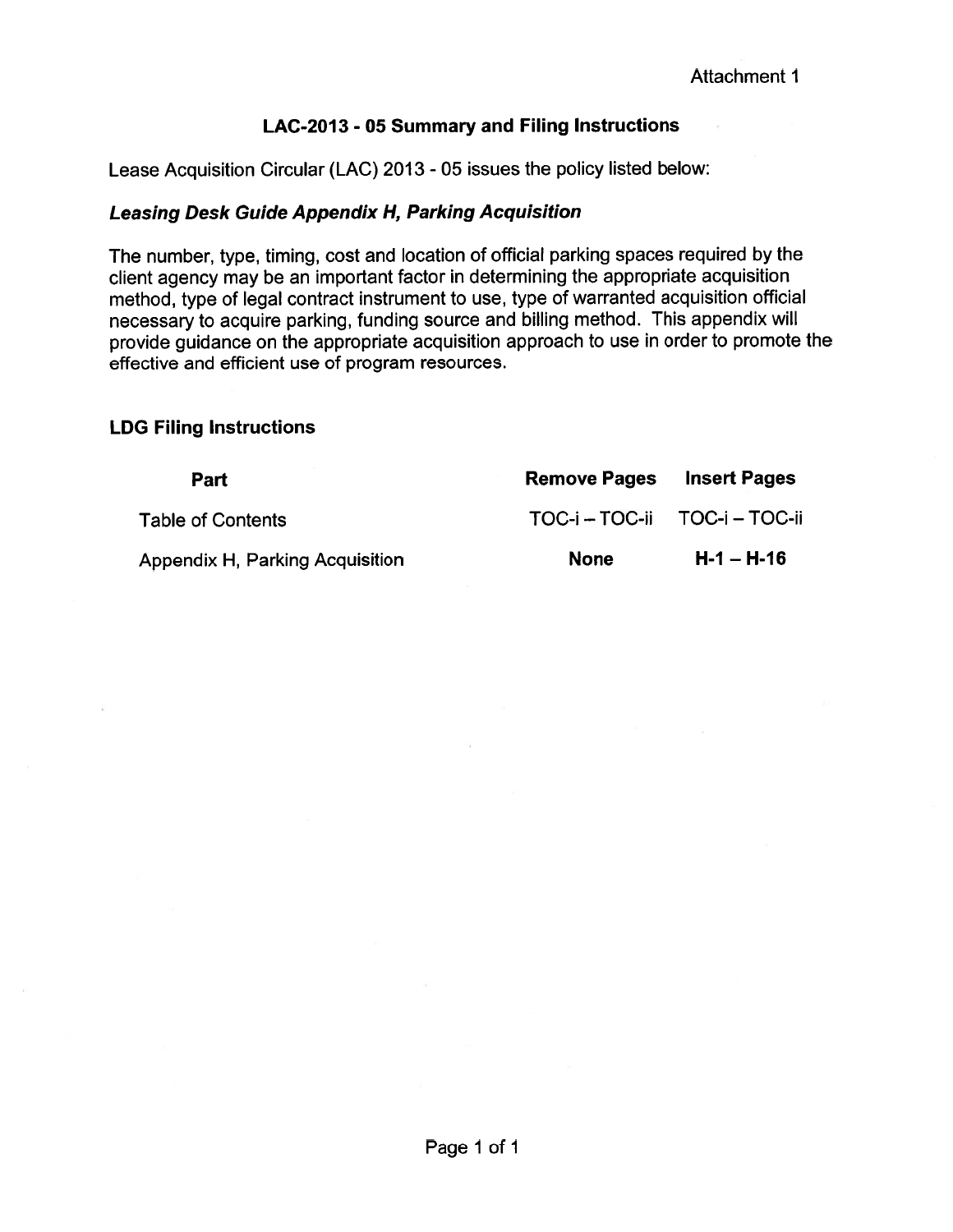#### **LOOSE-LEAF LEASING DESK GUIDE**

The Desk Guide issuances follow this page.

 $\sim$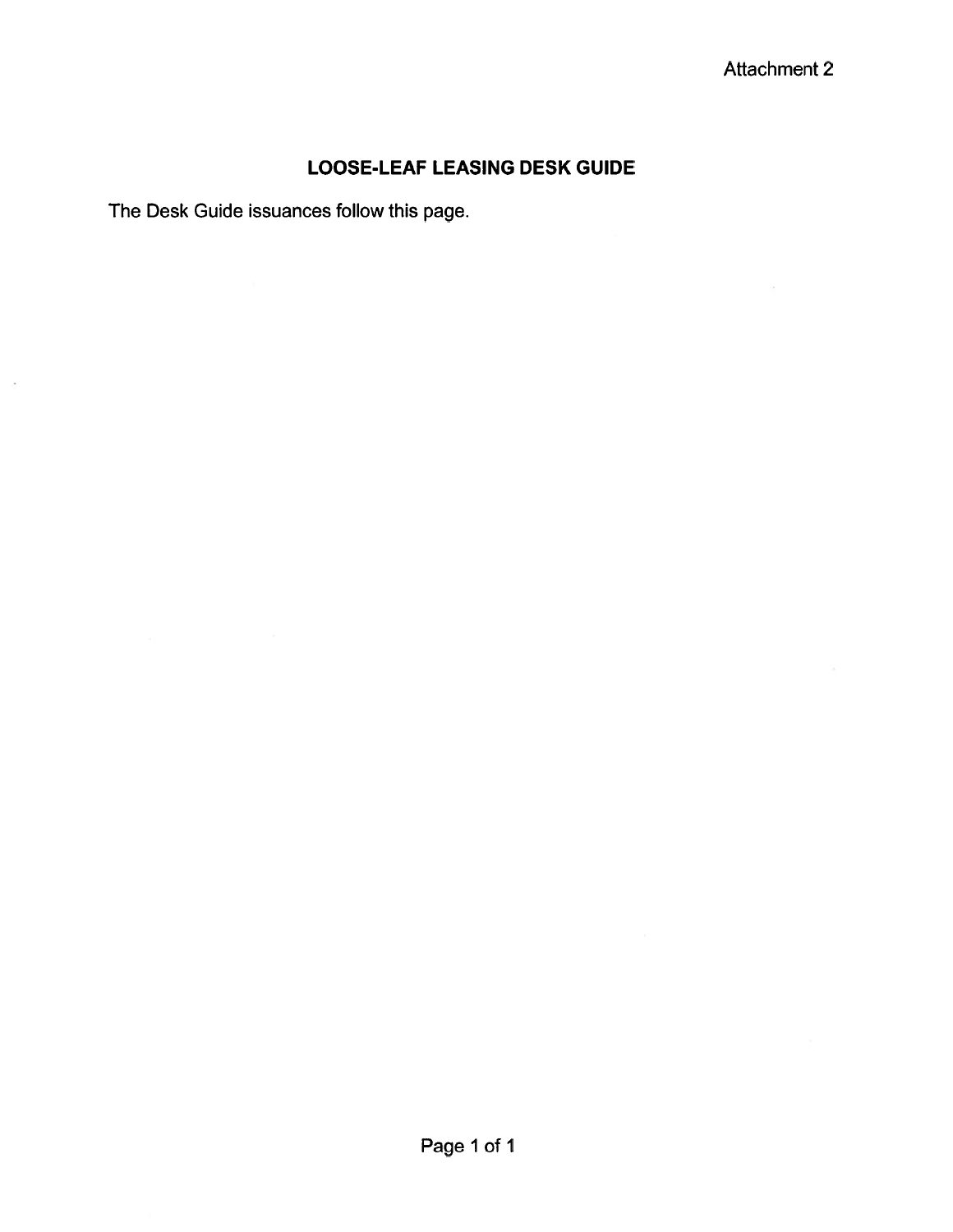# GSA

## **Table of Contents**

| Introduction: General Information, Lease Authorities, and Responsibilities i |
|------------------------------------------------------------------------------|
|                                                                              |
|                                                                              |
|                                                                              |
|                                                                              |
|                                                                              |
| Chapter 6: Change in Square Footage—Expansion and Reduction 6-i              |
|                                                                              |
|                                                                              |
|                                                                              |
| Chapter 10: Lease Holdovers, Standstill Agreements, and Condemnations 10-i   |
|                                                                              |
|                                                                              |
|                                                                              |
|                                                                              |
|                                                                              |
|                                                                              |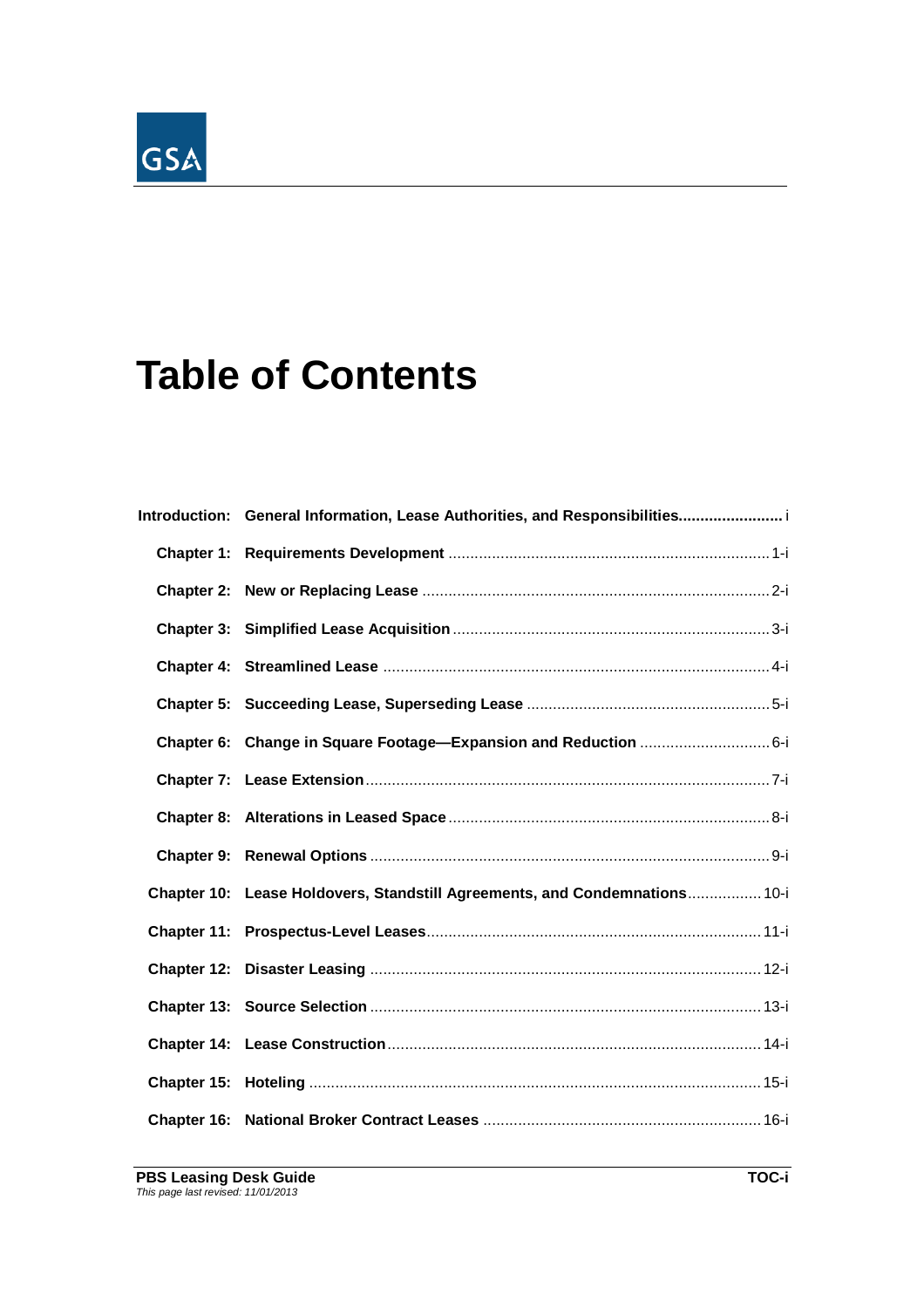#### **Table of Contents**

## GSA

| Appendix F: Determination of Operating or Capital Lease Classification for Budget |  |
|-----------------------------------------------------------------------------------|--|
|                                                                                   |  |
|                                                                                   |  |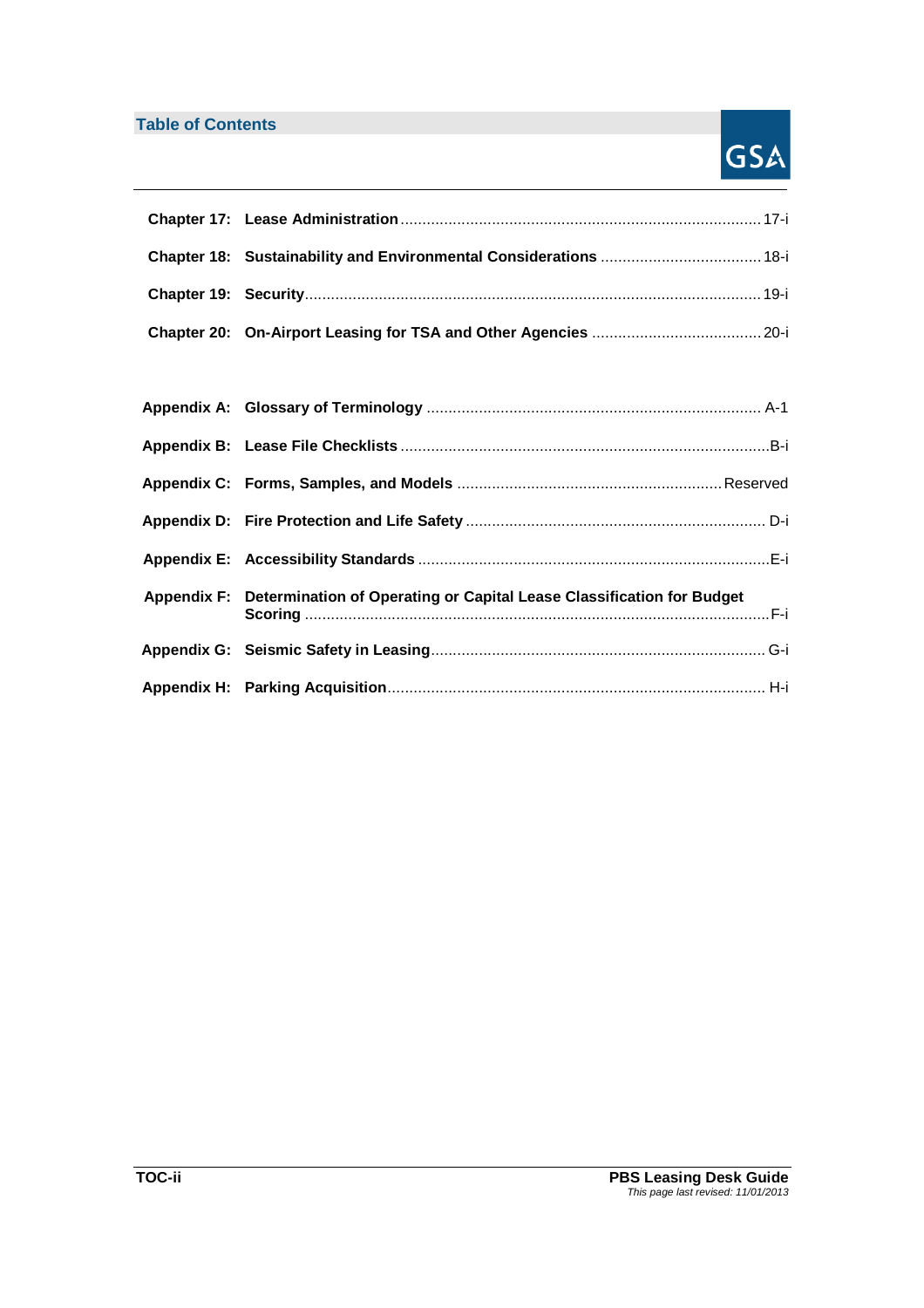

## APPENDIX H:

## **Parking Acquisition**

| a. |                                                                                                                                                               |  |
|----|---------------------------------------------------------------------------------------------------------------------------------------------------------------|--|
| b. |                                                                                                                                                               |  |
| C. |                                                                                                                                                               |  |
| d. | Parking Pursuant to an Approved Prospectus Security Provision H-4                                                                                             |  |
| е. | Parking Requirements for GSA Child Care Centers in Leased Space H-5                                                                                           |  |
| f. |                                                                                                                                                               |  |
| q. |                                                                                                                                                               |  |
| h. |                                                                                                                                                               |  |
| i. | Justification Requirements for Parking (for other than Official Parking Spaces)  H-8                                                                          |  |
|    |                                                                                                                                                               |  |
| a. | Sample Letter - Written Response to Request for Vacant Available Federally                                                                                    |  |
| b. | Sample Letter - Written Response to Request for Vacant Available Federally<br>Controlled Space Associated With A Replacement Lease under 41 C.F.R. § 102-     |  |
| C. | Sample Letter - Written Response to Request for Employee Parking H-9                                                                                          |  |
| d. |                                                                                                                                                               |  |
| е. |                                                                                                                                                               |  |
| f. | GSA Form 3626, U.S. Government Lease for Real Property (Short Form) H-10                                                                                      |  |
|    |                                                                                                                                                               |  |
|    | Attachment A: Sample Letter - Written Response to Request for Vacant Available                                                                                |  |
|    | Attachment B: Sample Letter - Written Response to Request for Vacant Available<br>Federally Controlled Space Associated With A Replacement Lease (41 C.F.R. § |  |
|    | Attachment C: Sample Letter - Written Response to Request for Employee Parking H-13                                                                           |  |
|    |                                                                                                                                                               |  |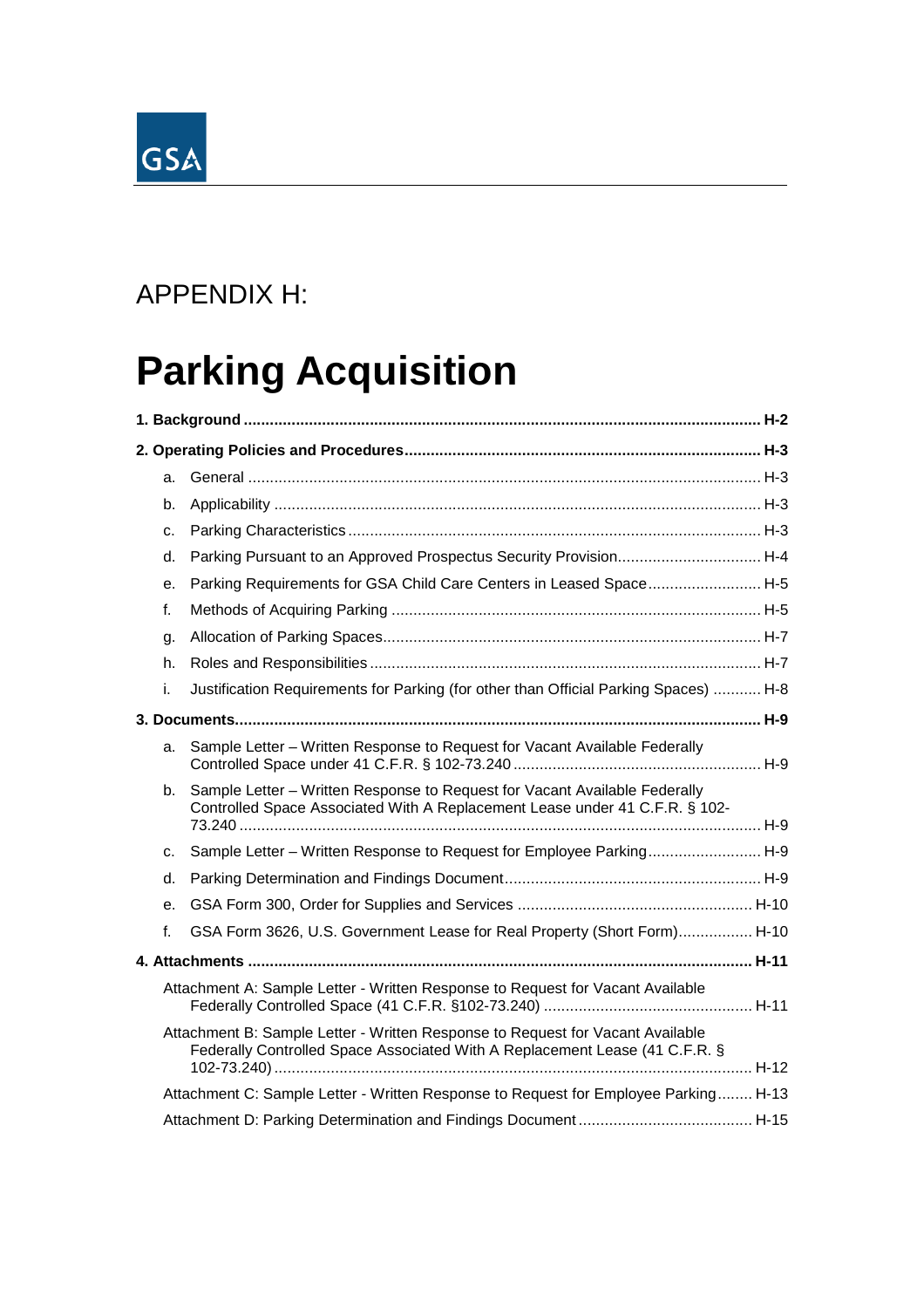

1. Background  $\mathcal{P}$ 

## **1. Background**

Historically, GSA's business practice has been to acquire official parking spaces associated with the Government's space requirements (meaning those parking spaces required to park Government vehicles, as further detailed in subparagraph 2(c)(1)(a), herein), through the lease contract as part of the rental consideration. By acquiring official parking spaces through the lease, GSA acquired exclusive rights to individual or multiple parking spaces in conjunction with the acquisition of leasehold interests in office, warehouse, or special space.

In its decisions, the U.S. Government Accountability Office (GAO) has found that commercial parking is generally considered a personal expense of the employee and that expenses considered personal in nature are not payable from appropriated funds absent specific statutory authority.<sup>1</sup> Therefore, GSA's practice has been to include a requirement in its leases that parking for employees be made available for purchase. Outside major metropolitan areas and in many suburban areas, it is common for parking that is mandated by local code requirements to be made available to lessees for employee use at nominal or no supplemental cost.

Client agencies have occasionally requested parking not associated with lease procurement or an existing lease contract. In response, GSA regions have typically acquired parking using various contracting methods, including the standard lease form, a service contract, or, in some instances, region-specific documents. Additionally, consistent with 41 C.F.R. § 102–73.240 of the Federal Management Regulation, agencies have used their own procurement authority to acquire parking by service contract. It is preferred that agencies acquire parking themselves, whenever suitable.

The number, type, timing, cost and location of official parking spaces required by the client agency may be an important factor in determining the appropriate acquisition method, type of legal contract instrument to use, type of warranted acquisition official necessary to acquire parking, funding source and billing method. This appendix will provide guidance on the appropriate acquisition approach to use to promote the effective and efficient use of program resources, and to comply with statutory, regulatory, and policy requirements.

<sup>&</sup>lt;sup>1</sup> U.S. Government Accountability Office, U<u>.S. Department of Housing and Urban Development—Rental of Parking</u> Space, B-162021, July 6, 1977; U.S. Bureau of the Mint—Subsidized Parking for Employees, B-248247, March 15, 1993.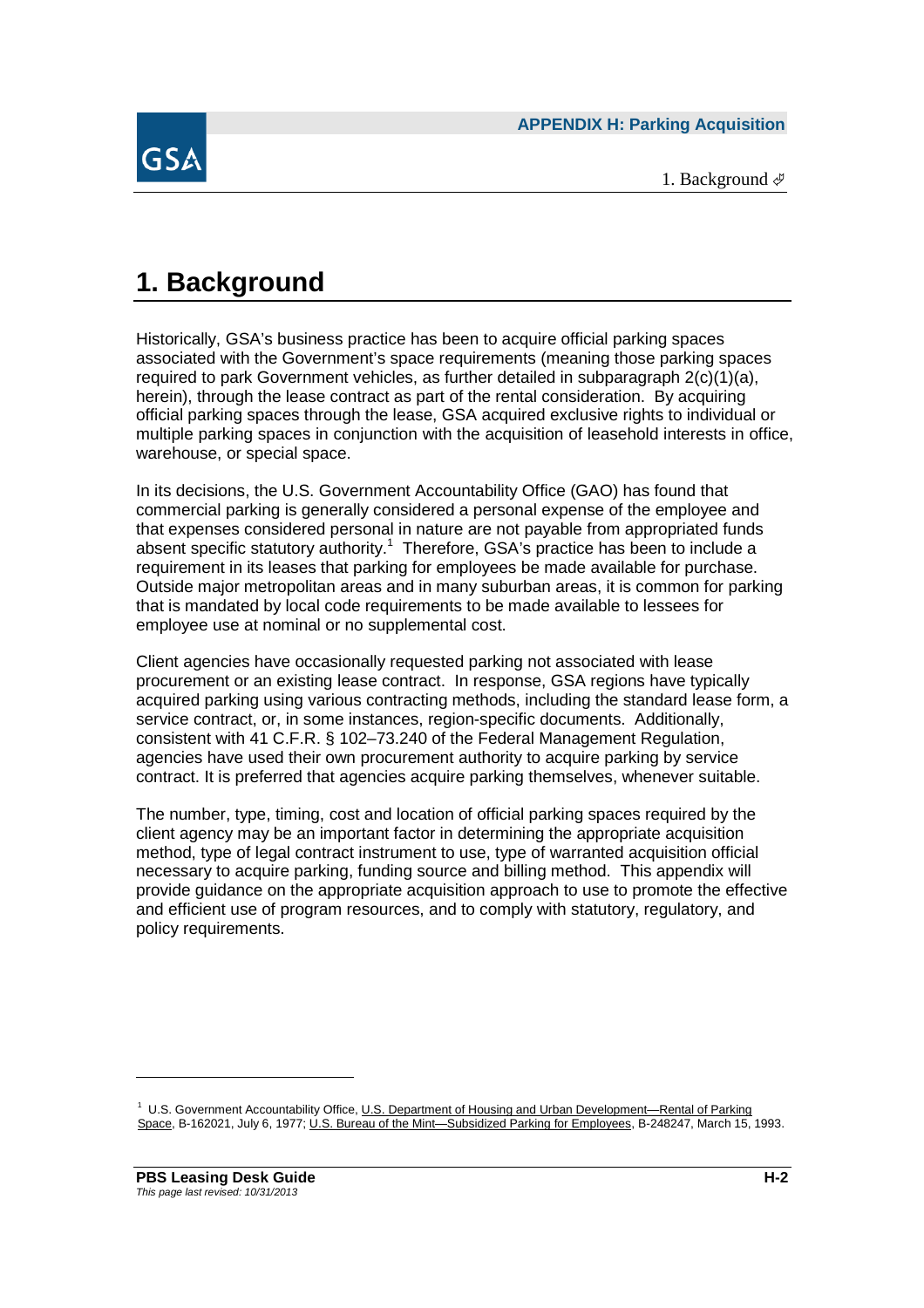

## **2. Operating Policies and Procedures**

#### **a. General**

- 1. The authority to enter into a lease of a building or future improvement for the accommodation of a Federal agency is found at 40 U.S.C. § 585(a). GSA's authority to provide services for other agencies is found at 40 U.S.C. § 501.
- 2. Policies for reduction of greenhouse gas emissions are found in Executive Order 13514, "Federal Leadership in Environmental, Energy and Economic Performance" (October 5, 2009).
- 3. Policies on workplace strategies to eliminate wasteful spending, save energy and water, and to further reduce greenhouse gas pollution and energy consumption, are found in "Presidential Memorandum—Disposing of Unneeded Federal Real Estate" (June 10, 2010).

#### **b. Applicability**

This Appendix to the Leasing Desk Guide applies to all PBS personnel engaged in the acquisition and administration of official parking spaces and lease acquisitions delegated by GSA to other federal agencies.

#### **c. Parking Characteristics**

1.Types of Parking

The Request for Lease Proposals (RLP) must state the required number of parking spaces for official Government use. The Offeror must provide a plan and short narrative (as necessary) to explain how he/she will meet parking requirements and the annual cost (and any step increases) per space for both reserved and non-reserved, structured and surface parking spaces, to be included as part of the rental rate over the entire term of the lease, including the exercise of any renewal period.

In general, GSA's pricing policy defines parking or parking spaces as standalone parking structures, surface lots, and identified parking areas within structures designed and designated for the purpose of parking vehicles. Parking spaces located adjacent to the leased location are considered on-site parking and will share the same building number when entered into GSA's space management and billing systems. It is good practice to indicate whether the leased parking is "on-site" or "'off-site" according to the definitions listed below and to attach a copy of the parking plan to the lease.

a. Official Parking Spaces – are defined as parking spaces provided for official government vehicles owned or leased on behalf of the Government or privately owned vehicles designated for official use in the performance of the client agency's mission. Official parking spaces are always to be listed and categorized in both GSA's space management systems and the Occupancy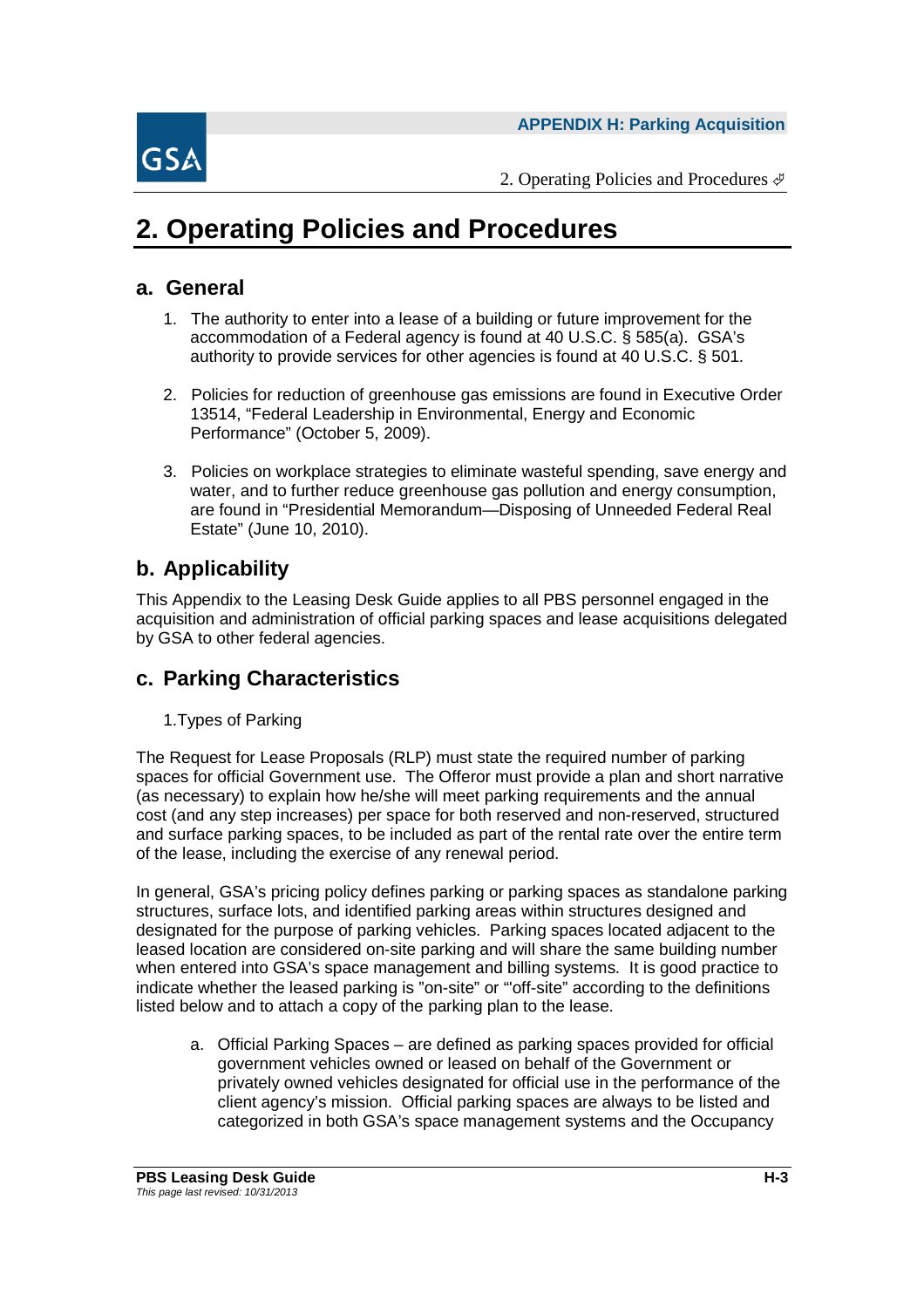

Agreement as structured or surface spaces, and, if not included in shell rent, identify the separate rates that may be charged for parking spaces.

b. Unofficial Parking Spaces – are defined as employee and visitor parking spaces. Government employees and visitors are typically responsible for coordinating and funding their own parking arrangements. The Government will use the Offeror's parking plan and narrative to identify the number of available parking spaces for use by Government employees and visitors. Through negotiations, Leasing Specialists evaluate offers to ensure the cost of employee and visitor parking spaces is not subsidized by the offered rent, unless it meets the justification requirements outlined in paragraph 2.i, Justification Requirements for Parking (for other than Official Parking Spaces), below.

It is common practice for official parking spaces to be designated as reserved parking spaces, in secured or unsecured locations in a designated area within the parking structure or surface lot, for the sole use at all times by the occupying agency. Unofficial parking spaces are designated as unreserved parking spaces randomly located throughout the parking structure or surface lot and parking is on a first come first served basis.

2. Location of Parking

Off-site Parking Spaces - an Offeror may provide off-site parking spaces for official government use if the Offeror can demonstrate proof of fee simple or leasehold ownership of the off-site parking spaces. If controlled by a leasehold interest, off-site parking spaces may be acceptable if the lessor's leasehold interest in the parking is either the same length of term (or longer) than the Government's lease for the associated primary space, including all of the Government's renewals. For the purposes of pricing policy and billing, GSA leasing associates should include off-site parking spaces on the same rent bill as the GSA lease for the associated office, warehouse, or special space.

#### **d. Parking Pursuant to an Approved Prospectus Security Provision**

- 1. When an approved prospectus indicates that the client agency's security requirements may necessitate control of the parking garage at the leased location, that agency is exempt from further justification requirements as outlined in paragraph 2.i, below. Control may be accomplished as a separate operating agreement with the lessor or as part of the Government's leasehold interest in the building.
- 2. Client agencies securing control of a parking garage pursuant to an enabling prospectus provision must sign an Occupancy Agreement containing an *ad hoc* clause that obligates the agency to pay for the parking for a period coterminous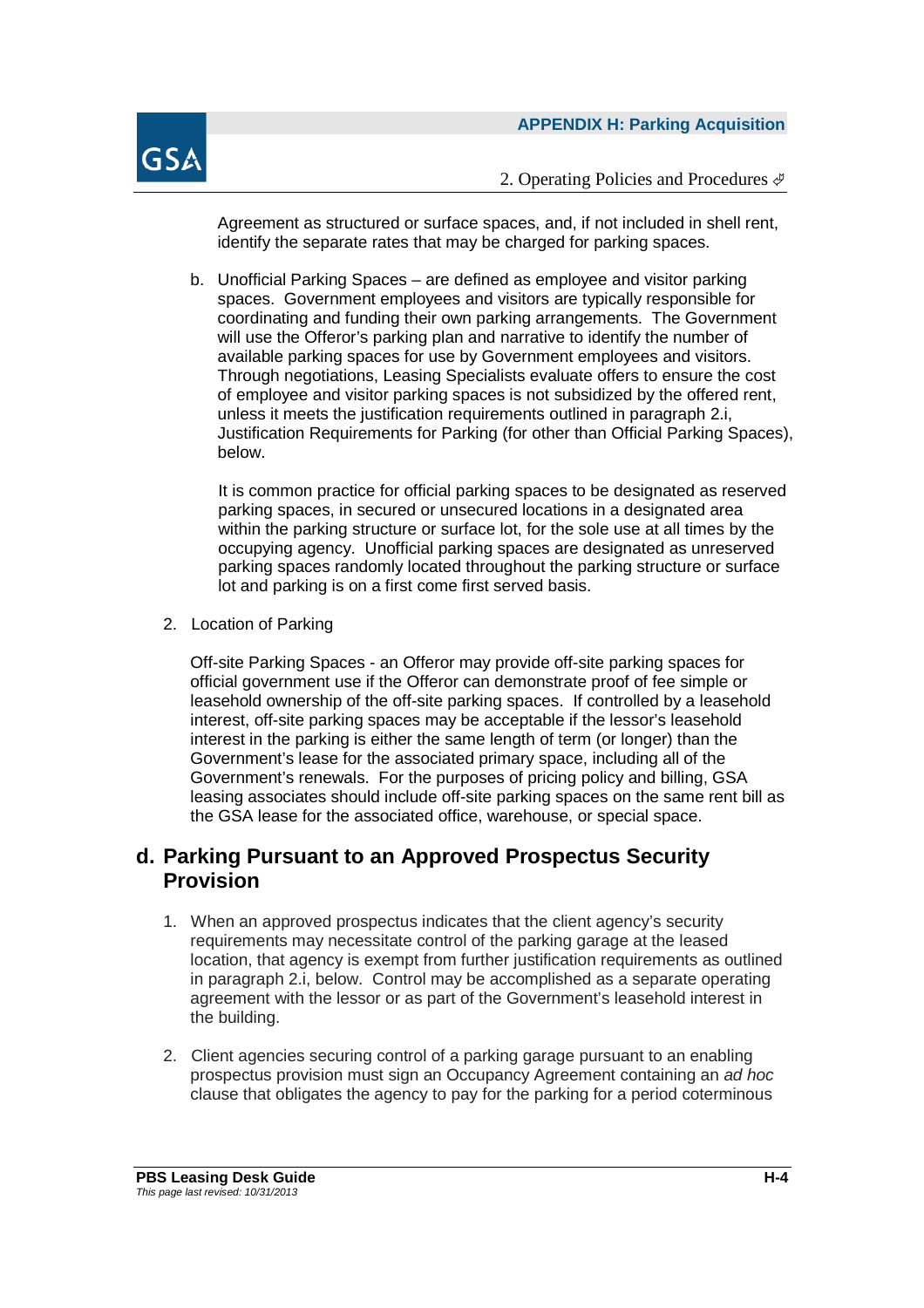

with the space lease the parking serves. The following information must be included in the *ad hoc* clause:

- $\checkmark$  total number of parking spaces in the garage;
- $\checkmark$  number of parking spaces designated for official government vehicles;
- $\checkmark$  how the remaining balance is allocated for employee parking, visitor parking, or otherwise; and
- $\checkmark$  certification of agency responsibility for establishing, administering, and collecting employee reimbursement for all parking spaces made available for employee use.

#### **e. Parking Requirements for GSA Child Care Centers in Leased Space**

Child care centers in GSA-controlled leased space require official parking spaces to accommodate: (a) short-term parking for parents/guardians dropping off and picking up children and (b) emergency vehicles and child care transportation vans. These parking spaces are not considered "employee parking" and, therefore, are not subject to the justification requirements described in paragraph 2.i, below.

#### **f. Methods of Acquiring Parking**

The preferred method for acquiring parking spaces post-award is for the customer agency to use its own procurement authority to acquire parking by service contract if no suitable Government-controlled facilities are available (41 C.F.R. § 102-73.240)<sup>2</sup>. Customer agencies must make written inquiry to GSA regarding the availability of parking in Government-owned or leased facilities. The PBS regional office will notify the customer agency if no suitable parking spaces are available; only then may an agency use its own procurement authority to acquire parking by service contract.

The following contracting methods are available to acquire parking spaces either pre- or post-award. The dollar amount of the transaction does not determine whether a service contract or a lease should be used. What matters is the interest to be obtained – either the exclusive use of a designated parking space or spaces or area in a garage or lot for a defined period of time (in which case a lease should be used) or a parking permit or license for any available space (in which case a service contract should be used). In addition, the total dollar value of the transaction (including option periods) governs the warrant level required for the contracting officer.

1. Service Contract – a service contract is a Government instrument used for the express purpose to furnish services and can be prepared and executed by GSA or the client agency to satisfy a purchase request for official parking spaces that cannot be added to an existing lease contract, or when use of the parking spaces

 $2$  General Services Administration, Federal Management Regulation, title 41 of the Code of Federal Regulations, chapter 102, subchapter C - Real Property, part 102-73 - Real Estate Acquisition, subpart B – Acquisition by Lease (2005).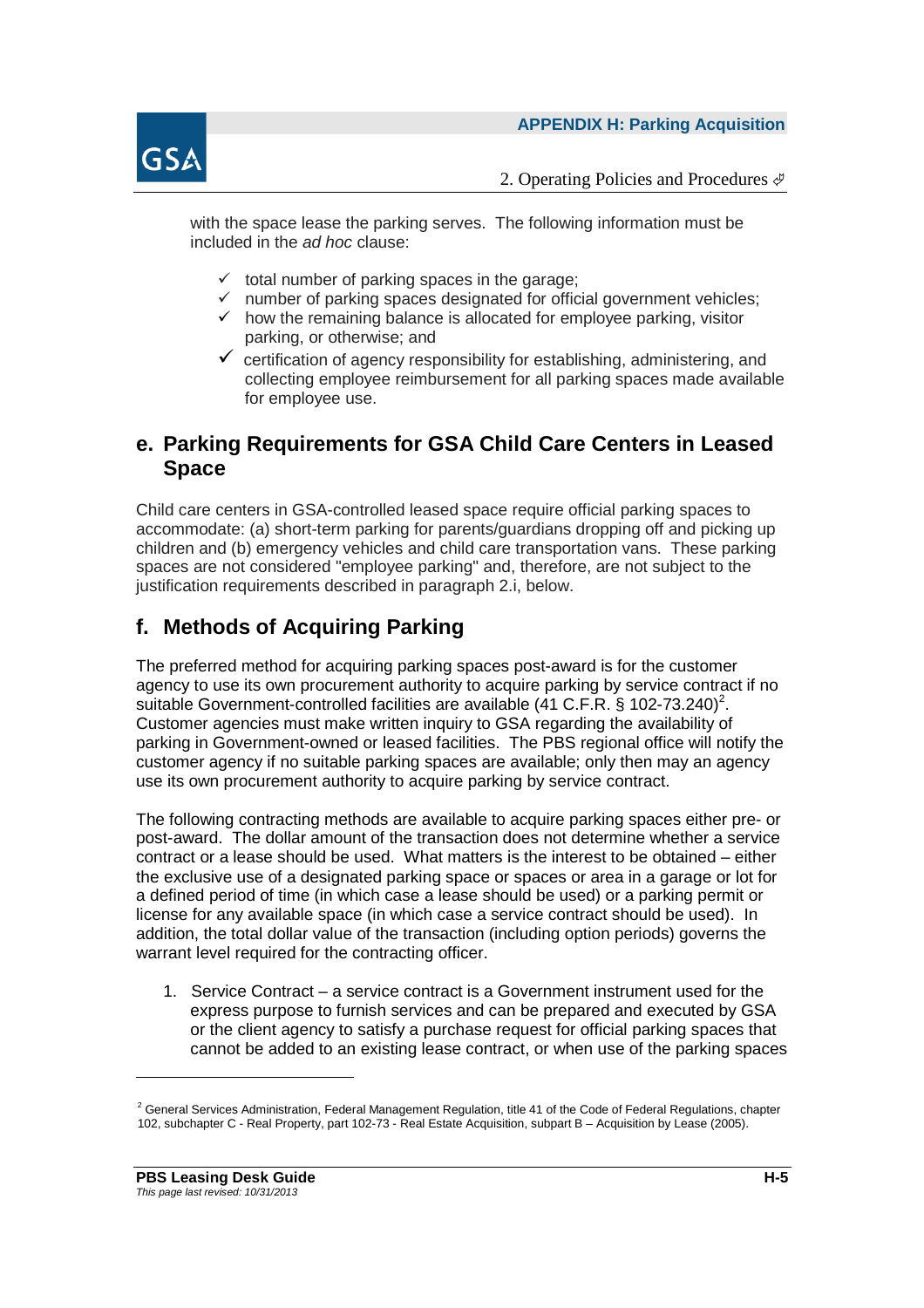

is not going to be exclusive to the Government (such as non-reserved spaces). GSA Form 300, Order for Supplies and Services, is the appropriate form to use for parking spaces acquired using simplified acquisition procedures.

2. Lease Contract – a lease contract solely for official parking spaces gives the Government exclusive use of parking spaces in a parking garage structure or surface parking lot, and a lease contract or lease amendment must be used to procure such exclusive use spaces. Official parking spaces are classified as reserved parking spaces and must be secured and illuminated in accordance with the 2010 Interagency Security Committee Standards for facility security level requirements. Refer to LDG chapter 19, Security, for detailed guidance.

The lease contract must be a written agreement between the lessor and the Government. The lessor must either own the property in fee simple or possess a leasehold interest that can accommodate all of the Government's requirements by a sublease, including granting possession and use for the entire length of time the Government may lease the associated office, warehouse or special space. Requests for official parking spaces included with requests for general use, warehouse, or special space requirements may be satisfied using any one of the lease models for the primary space. Alternatively, requests for official parking spaces not included with a space request will often be done as a lease amendment to an existing lease, but, if that approach is not applicable, then generally a Form 3626, or a service contract, would be used. Lease amendments for additional parking spaces below the simplified acquisition threshold require the Lease Contracting Officer to document the file to justify the need for additional spaces, and, at a minimum, to demonstrate that no other leased locations for parking spaces are feasible.

- 3. GSA Form 3626, U.S. Government Lease for Real Property (short form) Leasing Specialists will generally use GSA Form 3626 and related attachments when solely procuring parking, without a corresponding office, warehouse, or special space requirement, under the simplified acquisition threshold. Leasing Specialists must use the appropriate lease reform model that applies to all lease requirements, not just parking, when exceeding the simplified acquisition threshold. Leasing Specialists must use a separate lease contract that is tracked under its own lease and building numbers. All lease reform models can be found at: https://insite.gsa.gov/portal/category/517338.
- 4. Lease Amendment requests for official parking spaces required during the term of the lease must be procured by lease amendment, provided the current lessor has acceptable available parking spaces (either on-site or off-site) that can be acquired at acceptable rates under the Government's existing lease contract. If the current lessor does not have additional parking spaces available, then a new lease contract is required.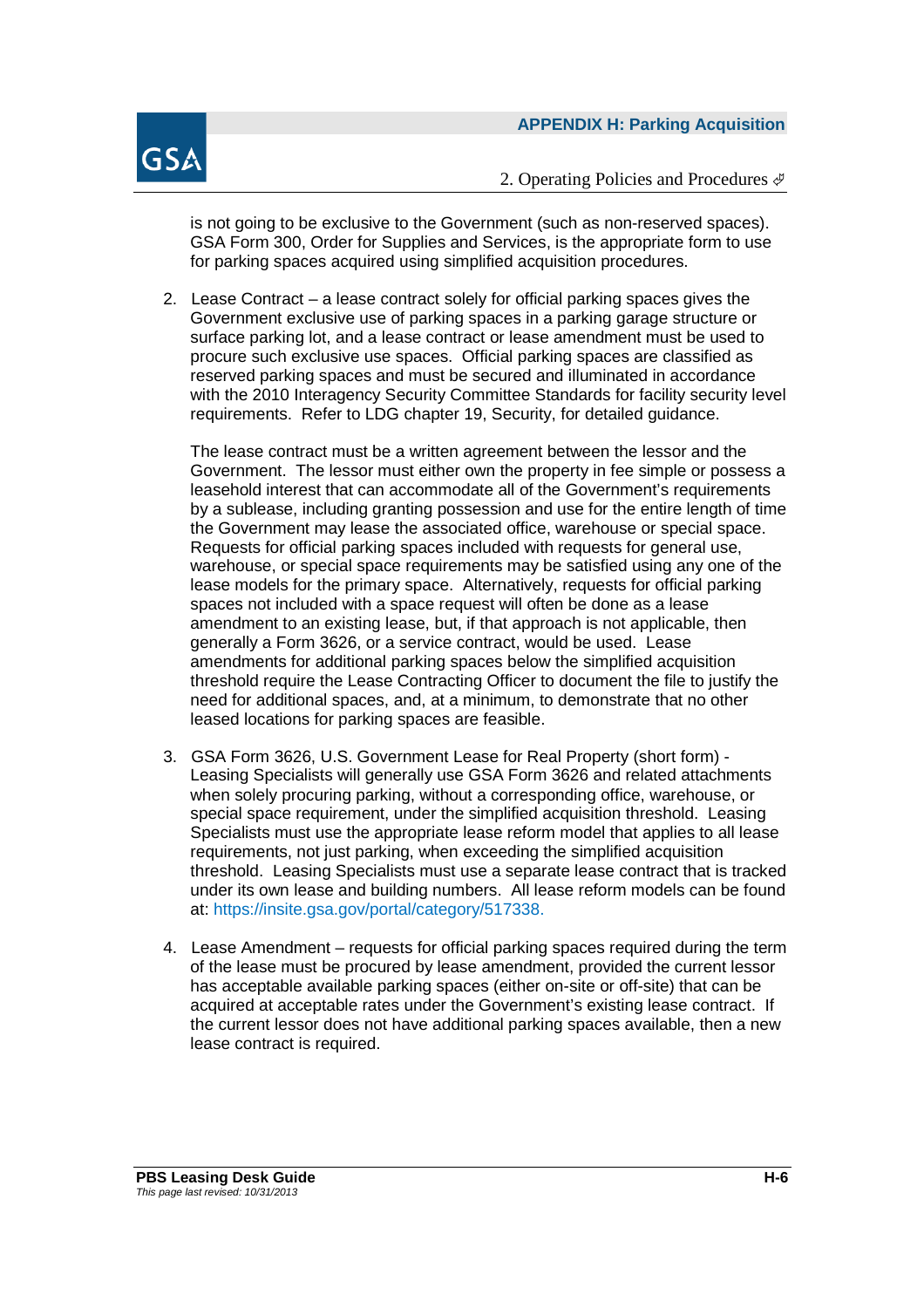



#### **g. Allocation of Parking Spaces**

The Federal Management Regulation (Parking Facilities - §§ 102-74.265 through 102-74.310) identifies policies and procedures for the management and allocation of parking spaces in GSA-controlled space. PBS Operational Guidance Regarding Official Parking, dated November 3, 2009, provides further clarification of the regulation on how parking spaces are allocated for official use.

Lease Administrative Managers are required to follow the operational guidance in the allocation of parking and ensure that parking allocations for persons with disabilities comply with the requirements in the Architectural Barriers Act Accessibility Standard. Appendix E of the Leasing Desk Guide provides comprehensive guidance on the requirement for GSA to meet accessibility requirements for persons with disabilities in leased space.

**Note:** When GSA is the client agency, GSA must comply with GSA Instructional Letter OAS IL-13-2, dated August 5, 2013, "Paid Parking for GSA Employees in Facilities Under the Jurisdiction, Custody or Control of GSA," or GSA Instructional Letter OAS IL-12-1, "Paid Parking for GSA Employees in the National Capital Region," dated February 3, 2012, as applicable. All GSA employees who park in these facilities must pay for their parking unless they qualify for one of the exceptions set forth in the applicable instructional letter.

#### **h. Roles and Responsibilities**

1. GSA – Leasing Specialists and Lease Contracting Officers

New lease procurement or requests for lease expansion or lease reduction - PBS associates responsible for gathering agency requirements must coordinate with Leasing Specialists to identify the number of parking spaces required for the agency's official vehicles. The Request for Lease Proposal includes language that states that the parking-to-square foot ratio available on site must at least meet current local code requirements, or, in the absence of a local code requirement, on-site parking must be available at a ratio of one space for every XX rentable square feet of space. Moreover, if there is a reduction in space, Leasing Specialists must make agencies aware that there may be a corresponding reduction in the number of parking spaces available for their use.

Leasing Specialists are reminded that requirements for official parking spaces are based upon specific operational needs and not building ratios or municipal codes. Therefore, a reduction of leased space also should trigger a review of the client agency's continuing requirement for official parking spaces.

 After occupancy - Leasing Specialists will satisfy any further requests for official parking spaces from the current lessor, provided the additional spaces can be acquired under the Government's existing lease and can be obtained for the entire term of the Government's occupancy.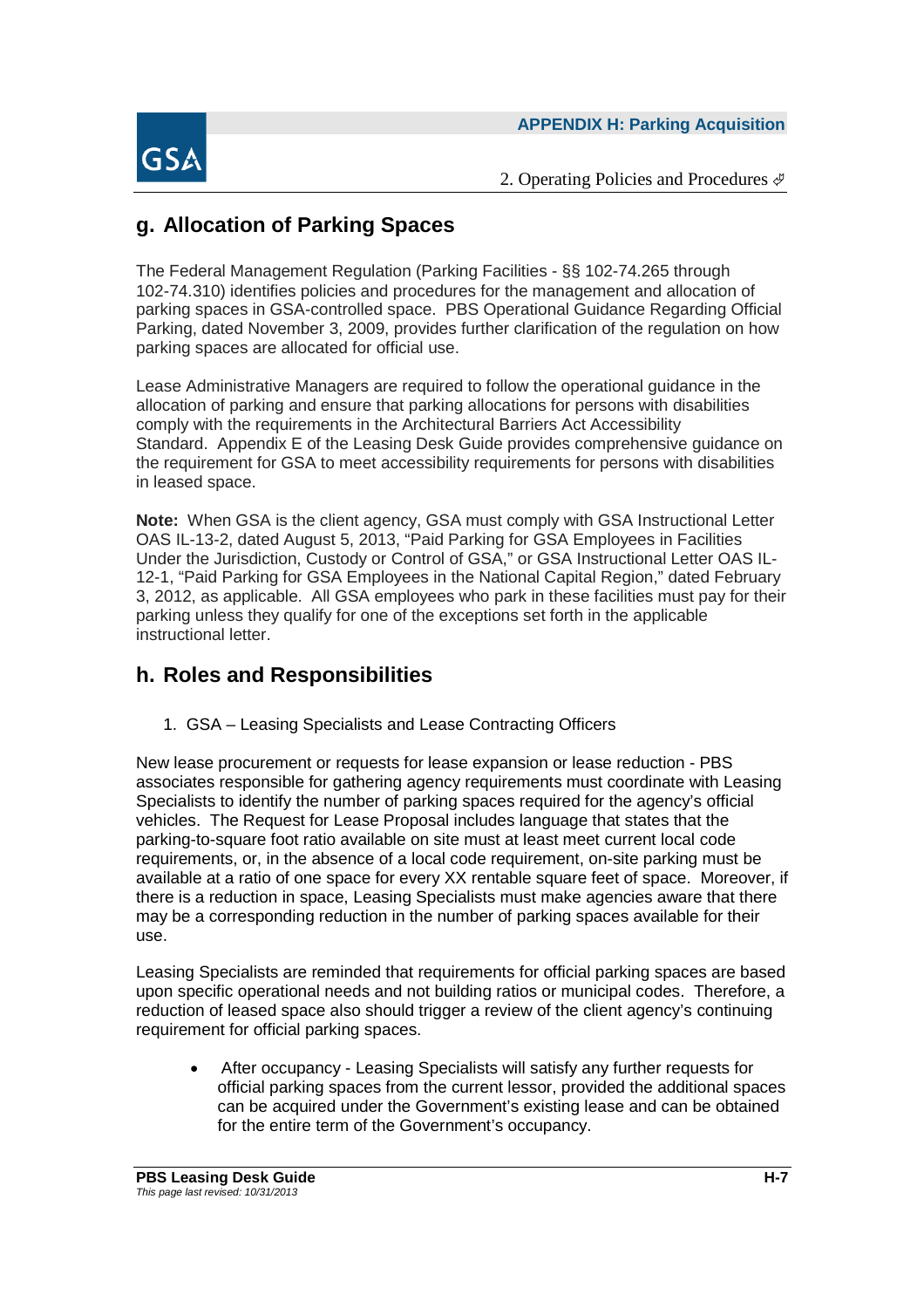



- 2. GSA Lease Administration Managers
	- Lease Administration Managers will coordinate with GS-1102, Contract Specialists, or, if a warranted official, will acquire official parking spaces for the Government's exclusive use under a service contract using GSA Form 300, Order for Services and Supplies, when all of the following conditions occur:
		- $\checkmark$  the client agency is unable to obtain parking under its own independent authority;
		- $\checkmark$  there are no available parking spaces within GSA's federal inventory;
		- $\checkmark$  the number of official parking spaces required cannot be satisfied at the agency's current leased location;
		- $\checkmark$  the cost of parking does not exceed the simplified threshold; and
		- $\checkmark$  the client agency must fund the request for parking using a recurring reimbursable work authorization or through the Occupancy Agreement tool.

#### **i. Justification Requirements for Parking (for other than Official Parking Spaces)**

Federal appropriations law is clear that, under normal circumstances, employee parking is considered a personal expense of the employee and that appropriated funds are generally not available for the purpose of expenses considered personal in nature.<sup>3</sup> However, GAO has determined that agencies may use appropriated funds to provide parking to its employees when necessary to avoid a "significant impairment to the agency's operating efficiency." <sup>4</sup> For GSA to provide employee parking, agencies must provide an administrative determination (see Attachment D in this chapter) of significant impairment to its operating efficiency, signed by the head of the agency or another agency official authorized to act for the head of the agency, that considers the following factors:

- 1. The requirement that executive agencies actively promote the use of ridesharing (carpools, vanpools, privately leased buses, public transportation, and other multi-occupancy modes of travel) to conserve energy, reduce congestion, improve air quality, and provide an economical way for federal employees to commute to work.
- 2. The requirement that federal agencies located in Washington, D.C. implement a transit subsidy fringe benefit pursuant to 5 U.S.C. § 7905 to further the public

<sup>3</sup> GAO-04-261SP - *Principles of Federal Appropriations Law* - Volume I, Chapter 4, Availability of Appropriations: Purpose, section 13(j), Personal Expenses and Furnishings, Miscellaneous Personal Expenses.

<sup>4</sup> U.S. International Trade Commission—Use of Appropriated Funds to Subsidize Employee Parking Permits, #B-322337 (August 3, 2012).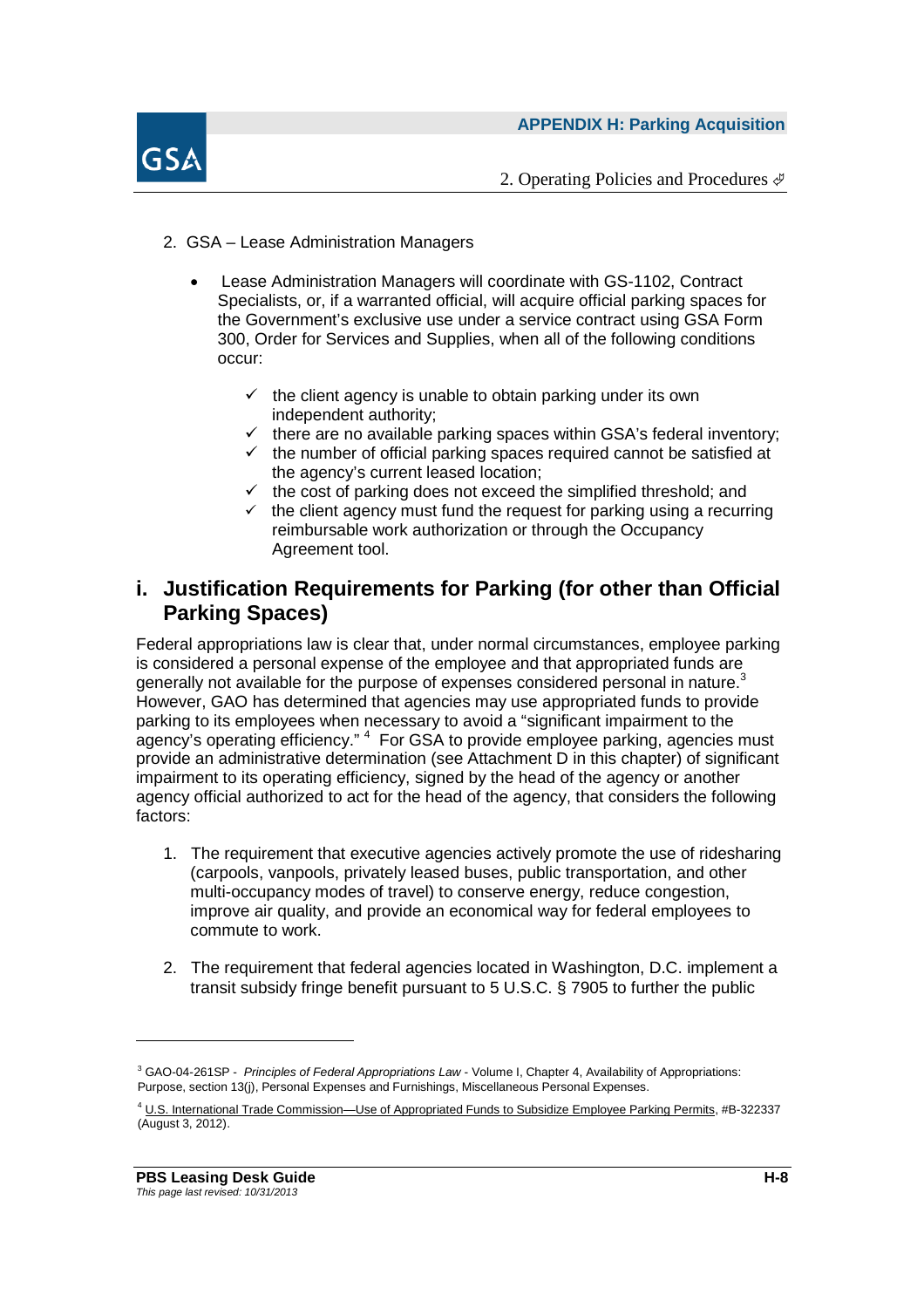

3. Documents  $\mathcal{F}$ 

policy of discouraging commuting by single-occupancy vehicle to improve air quality and reduce traffic congestion.

- 3. The requirement that executive agencies make use of their authority to offer flexible arrangements through telework (5 U.S.C. § 6502) or flexible work schedules (5 U.S.C. § 6122).
- 4. Assess the impact on recruitment and retention in the face of a smaller pool of eligible workers.
- 5. The extent to which parking is subsidized in like circumstances in the non-federal workplace.
- 6. Additional GSA factors to consider:
	- The daily hours of employment:
	- The amount of overtime work likely to be necessary;
	- Frequency of public transportation during peak periods;
	- The cost of public transportation:
	- The location of the residences of the majority of employees in relation to their place of employment and the estimated time required for travel between home and work;
	- The amount of parking available in the area; and
	- Any other relevant factors, including those concerning the safety of the employees using public transportation.

### **3. Documents**

Following is a list of documents for use in the acquisition of parking spaces. The attached sample letters and the Parking Determination and Findings document are included with this chapter under Attachments. GSA Form 300, Order for Supplies and Services, and GSA Form 3626, U.S. Government Lease for Real Property (Short Form), are maintained in the GSA Forms Library.

- a. Sample Letter Written Response to Request for Vacant Available Federally Controlled Space under 41 C.F.R. § 102-73.240
- b. Sample Letter Written Response to Request for Vacant Available Federally Controlled Space Associated With A Replacement Lease under 41 C.F.R. § 102- 73.240
- c. Sample Letter Written Response to Request for Employee Parking
- d. Parking Determination and Findings Document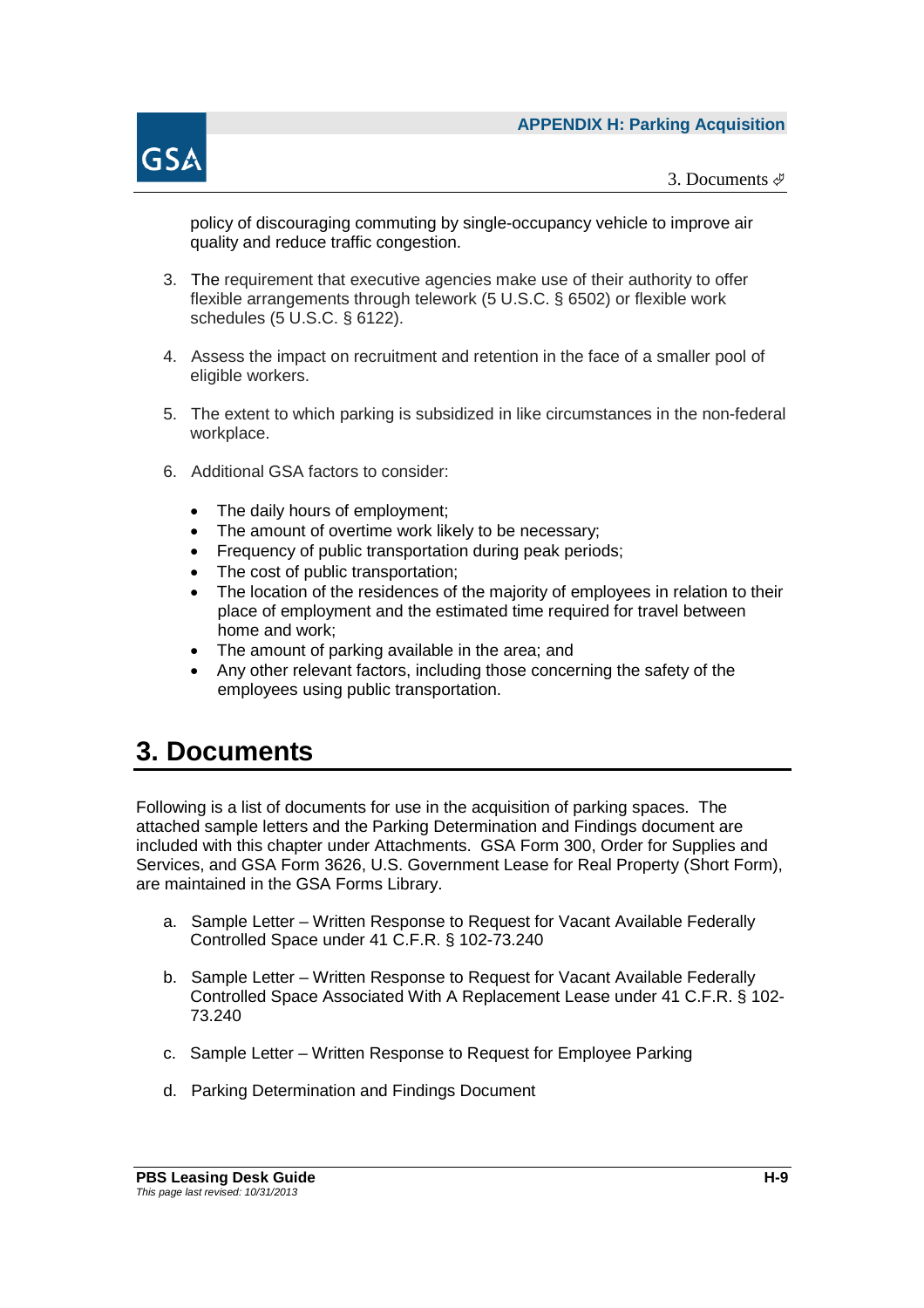

3. Documents

- e. GSA Form 300, Order for Supplies and Services use to acquire official parking spaces under a service contract.
- f. GSA Form 3626, U.S. Government Lease for Real Property (Short Form) use to acquire official parking spaces at a cost that is less than or equal to the simplified acquisition threshold.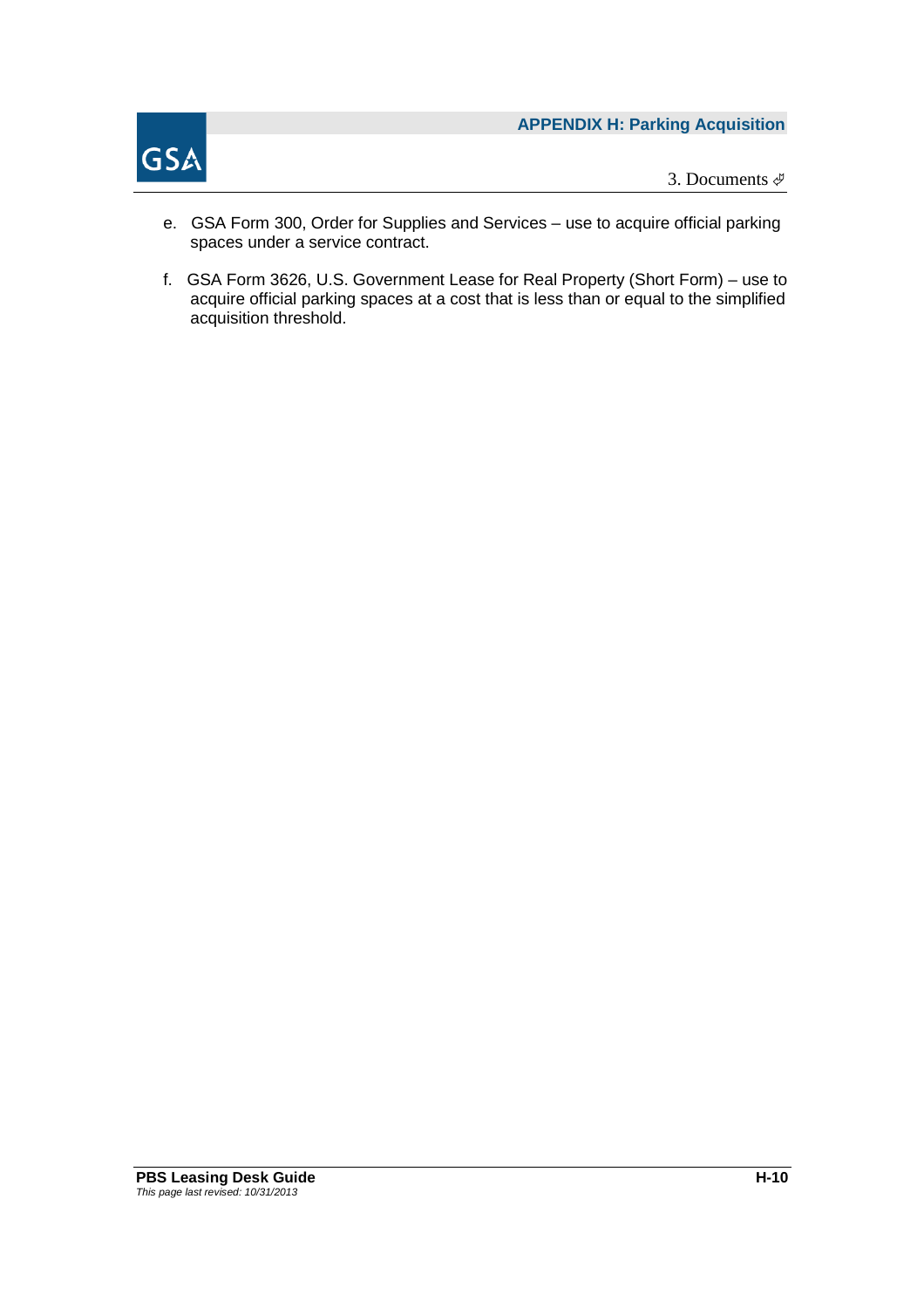**APPENDIX H: Parking Acquisition**

4. Attachments



### **4. Attachments**

#### **Attachment A: Sample Letter - Written Response to Request for Vacant Available Federally Controlled Space (41 C.F.R. § 102-73.240)**

Date

Agency Contact: Federal Agency 1234 Address Street Anytown, State 99999

Dear Mr./Ms. Agency Contact:

This letter is in response to your request dated XXXX, for the acquisition of XXX parking space(s). This request is made on behalf of (Federal Agency or Bureau Name) currently located at XXXX. You have informed GSA that there is a requirement for additional Government-controlled parking for official government use.

41 C.F.R. § 102-73.240 states: "If no suitable Government-controlled facilities are available, an agency may use its own procurement authority to acquire parking by service contract."

Upon review of our Government-controlled owned and leased space inventory, we have determined that there are no available parking spaces that would fulfill this requirement. Therefore, as provided in 41 C.F.R. § 102-73.240, the (insert name of Federal Agency) may proceed with this transaction. You must acquire the parking spaces by service contract and the parking spaces must be acquired and used in accordance with all applicable laws, rules and regulations, including the required determination that the parking is required to avoid significant impairment to the agency's operating efficiencies (see U.S. International Trade Commissioner—Use of Appropriated Funds to Subsidize Employee Parking Permits, B-322337, August 3, 2012), if applicable.

Please note this letter only applies to the additional parking spaces required for the (Federal Agency or Bureau Name) currently located at XXXX. Please feel free to contact me if you have any questions or concerns, or if GSA may be of further assistance.

Sincerely,

GSA Representative Name Title PBS, Division/Branch

**PBS Leasing Desk Guide Hart Contract Contract Contract Contract Contract Contract Contract Contract Contract Contract Contract Contract Contract Contract Contract Contract Contract Contract Contract Contract Contract Cont** *This page last revised: 10/31/2013*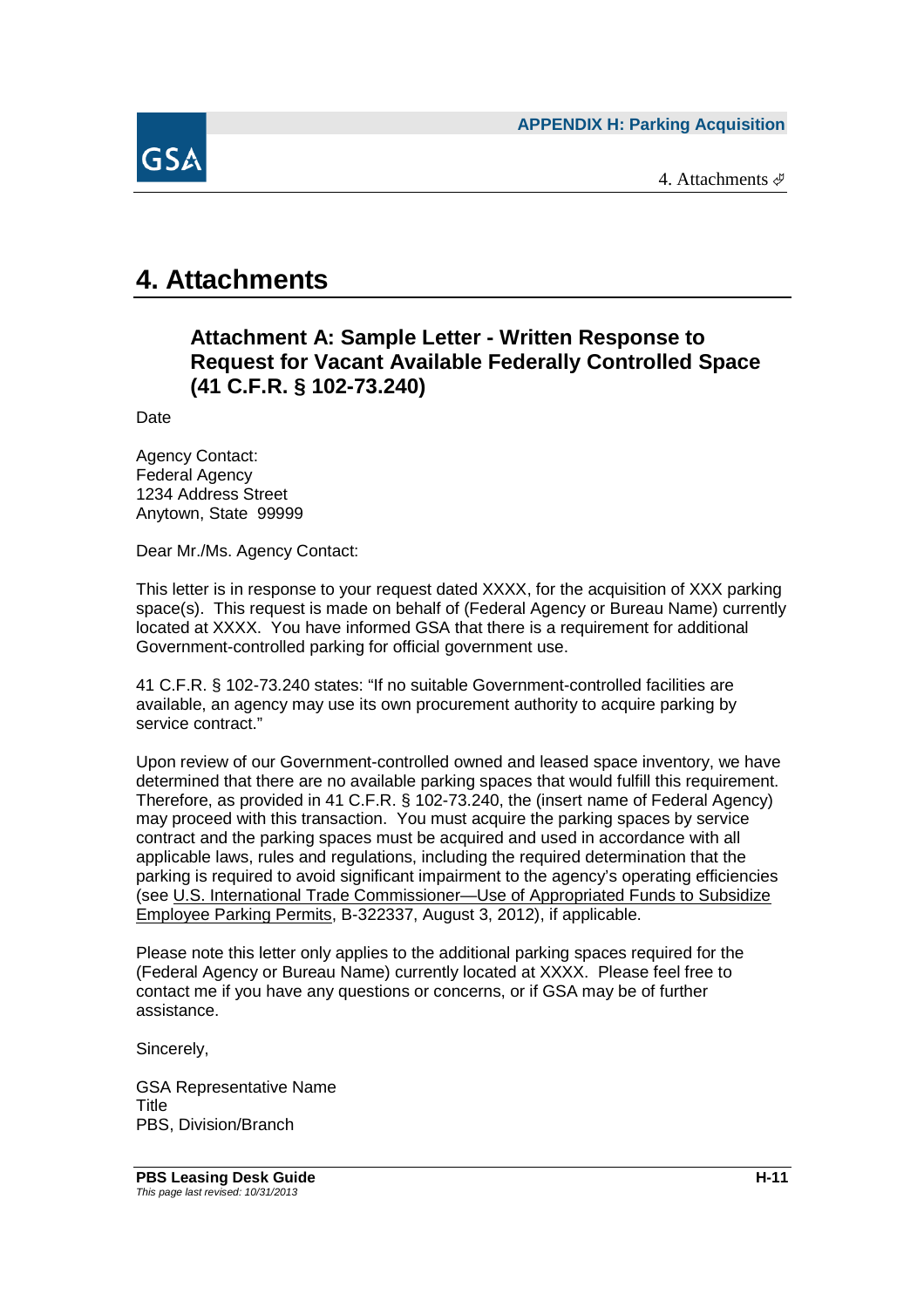

4. Attachments  $\mathcal{P}$ 

#### **Attachment B: Sample Letter - Written Response to Request for Vacant Available Federally Controlled Space Associated With A Replacement Lease (41 C.F.R. § 102- 73.240)**

Date

Agency Contact: Federal Agency 1234 Address Street Anytown, State 99999

Dear Mr./Ms. Agency Contact:

This letter is in response to your request for the acquisition of XXX parking space(s), submitted with a (insert space request or other source document) for XXX square feet of (insert office, warehouse, or special) space for (insert Bureau Name if applicable). This (Federal Agency or Bureau Name) is currently located at XXXX. The procurement GSA is conducting for replacement space will not include parking spaces other than those required for official Government vehicles. You have informed GSA that there is a requirement for additional Government-controlled parking for employee or visitor parking to be housed at the replacement location.

41 C.F.R. § 102-73.240 states: "If no suitable Government-controlled facilities are available, an agency may use its own procurement authority to acquire parking by service contract."

Upon review of our Government-controlled owned and leased space inventory, we have determined that there are no available parking spaces that would fulfill this requirement. Therefore, as provided in 41 C.F.R. § 102-73.240, the (insert name of Federal Agency) may proceed with this transaction. You must acquire the parking spaces by service contract and the parking spaces must be acquired and used in accordance with all applicable laws, rules and regulations, including the required determination that the parking is required to avoid significant impairment to the agency's operating efficiencies (see U.S. International Trade Commissioner—Use of Appropriated Funds to Subsidize Employee Parking Permits, B-322337, August 3, 2012), if applicable.

Please note this letter only applies to the additional parking spaces required for the procurement of XXX square feet for XXX, currently located at XXX. Please feel free to contact me if you have any questions or concerns, or if GSA may be of further assistance.

Sincerely,

GSA Representative Name **Title** PBS, Division/Branch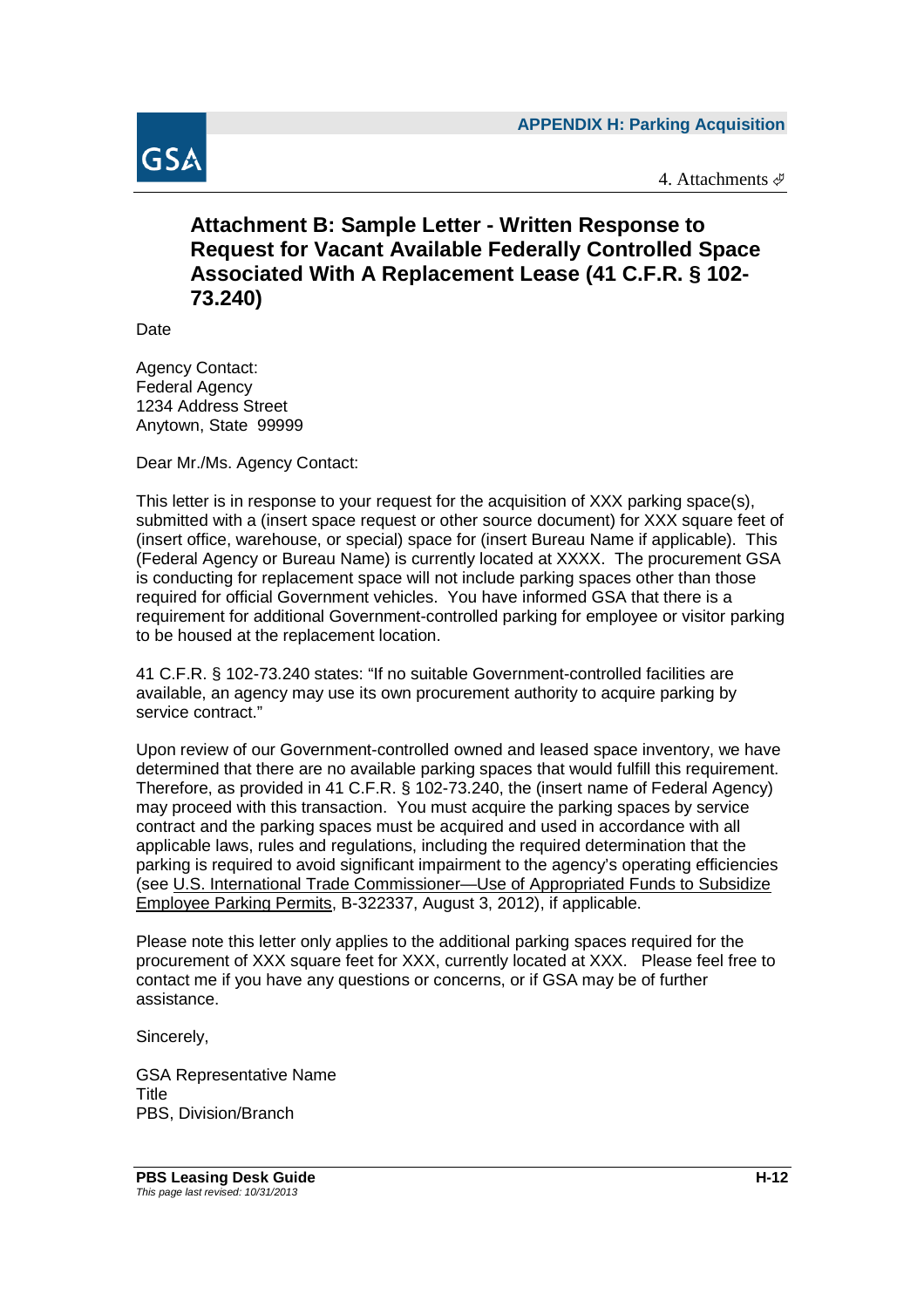

4. Attachments

#### **Attachment C: Sample Letter - Written Response to Request for Employee Parking**

Date

Agency Contact: Federal Agency 1234 Address Street Anytown, State 99999

Re: (Insert Name of Source Document) – Response to Parking Requirement Request

Dear Mr./Ms. Agency Contact:

Thank you for your letter (or source document) dated (XXXX), requesting that GSA acquire employee parking spaces as a component of (current or future) lease procurement(s). The U.S. Government Accountability Office (GAO), under certain exceptions, authorizes appropriated funds to be used to pay for employee parking, where the parking is required to avoid a significant impairment to the agency's operating efficiency.

We have reviewed your documentation (or request) and still require further justification as outlined in the GAO decision on the acquisition of employee parking. Such justification must be in the form of a Determination and Findings document (guidance attached) and must be accompanied by an identified source of funding included in your appropriation and signed by the appropriate agency official. In addition, as with any document obligating agency funds, it must be certified by the Chief Financial Officer. The appropriate agency official and the Chief Financial Officer, as parties to the Determination and Findings certification of the availability of funds, would thereby acknowledge that your agency's appropriated funds may be used to acquire employee parking.

Below is an excerpt from the GAO decision that is a guide to justify the agency's need for parking (taken from U.S. International Trade Commission—Use of Appropriated Funds to Subsidize Employee Parking Permits, B-322337 (August 3, 2012)):

*... the GSA factors in former order PBS 7030.2C are certainly relevant for the Commission's consideration. We note, however, that there are other factors, not existent 40 years ago, that the Commission should consider. For example, it does not appear that the Commission considered the impact of its determination on Washington, D.C., air quality and traffic congestion. Improving air quality, conserving energy and reducing traffic congestion are public policy initiatives that underlie two Executives Orders:*

 *The requirement that executive agencies actively promote the use of ridesharing (carpools, vanpools, privately leased buses, public transportation, and other multi-occupancy modes of travel) to conserve*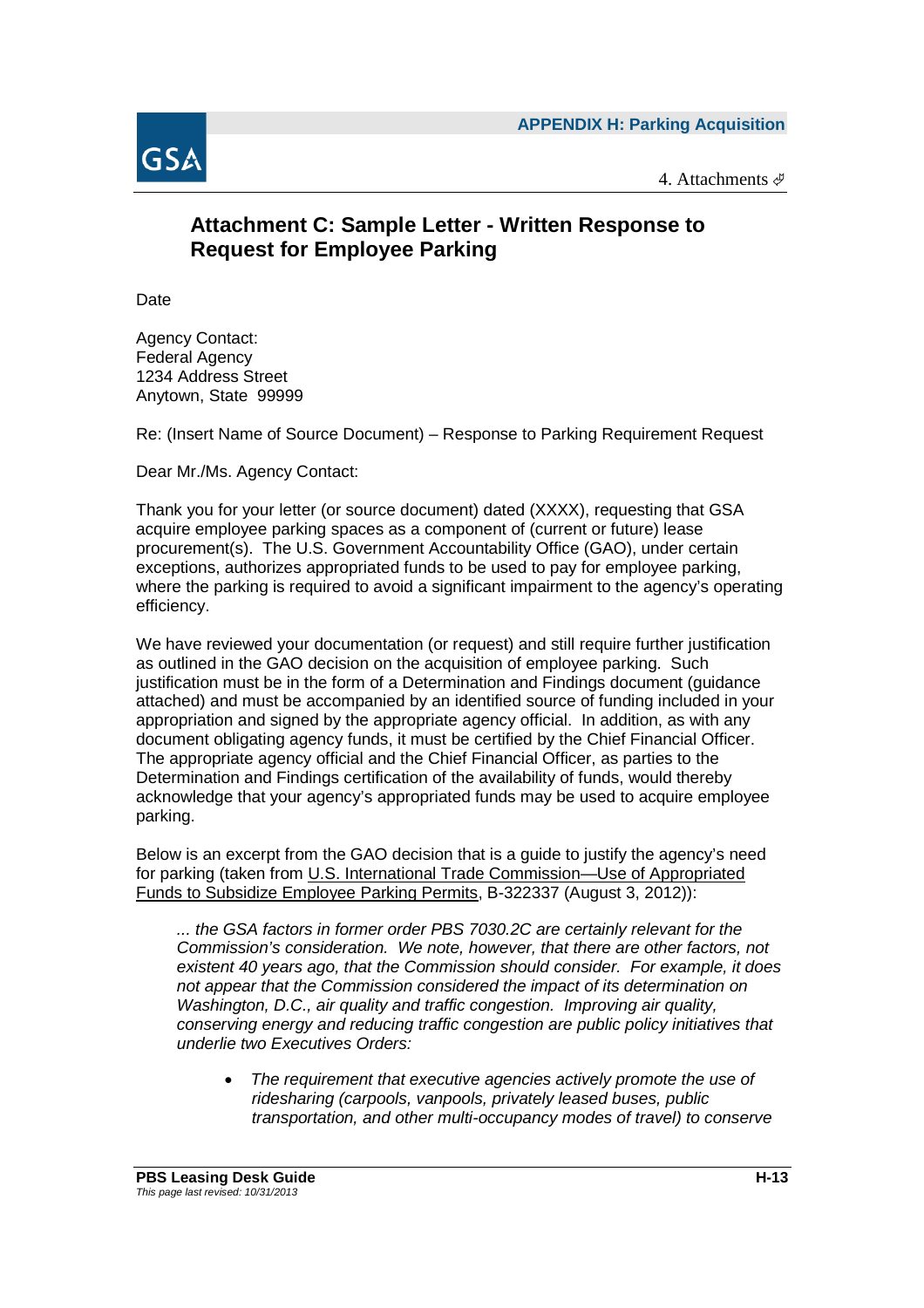

4. Attachments  $\oint$ 

*energy, reduce congestion, improve air quality and provide an economic way for federal employees to commute to work. See Exec. Order No. 12191, Federal Facility Ridesharing Program, 45 Fed. Reg. 7997 (Feb. 1, 1980).*

 *The requirement that federal agencies located in Washington, D.C., implement a transit subsidy fringe benefit pursuant to 5 U.S.C. § 7905 to further the public policy of discouraging commuting by single-occupancy vehicle in order to improve air quality and reduce traffic congestion. See Exec. Order No. 13150, Federal Workforce Transportation, 65 Fed. Reg. 24613 (April 21, 2000).*

*The Commission's determination of significant impairment also should address other factors relevant to today's federal workplace:*

- *The requirement that executive agencies establish a telework program (5 U.S.C. § 6502).*
- *The authority of agencies to offer employees flexible work schedules (5 U.S.C. § 6122).*
- *As the aging civil service workforce retires, the impact on recruitment and retention in the face of a smaller pool of eligible workers.*
- *The extent to which parking is subsidized in like circumstances in the nonfederal workplace.*

Please note that a Determination and Findings document is required not only for this request but for any subsequent procurements that may include employee parking requirements.

GSA is ready to satisfy your procurement request once the matter of the employee parking requirement is resolved. Please provide a Determinations and Findings justification by (Date). If you have any questions, please contact me on XXX-XXX-XXX. Thank you for your attention to this matter.

Sincerely,

GSA Representative Name Title PBS, Division/Branch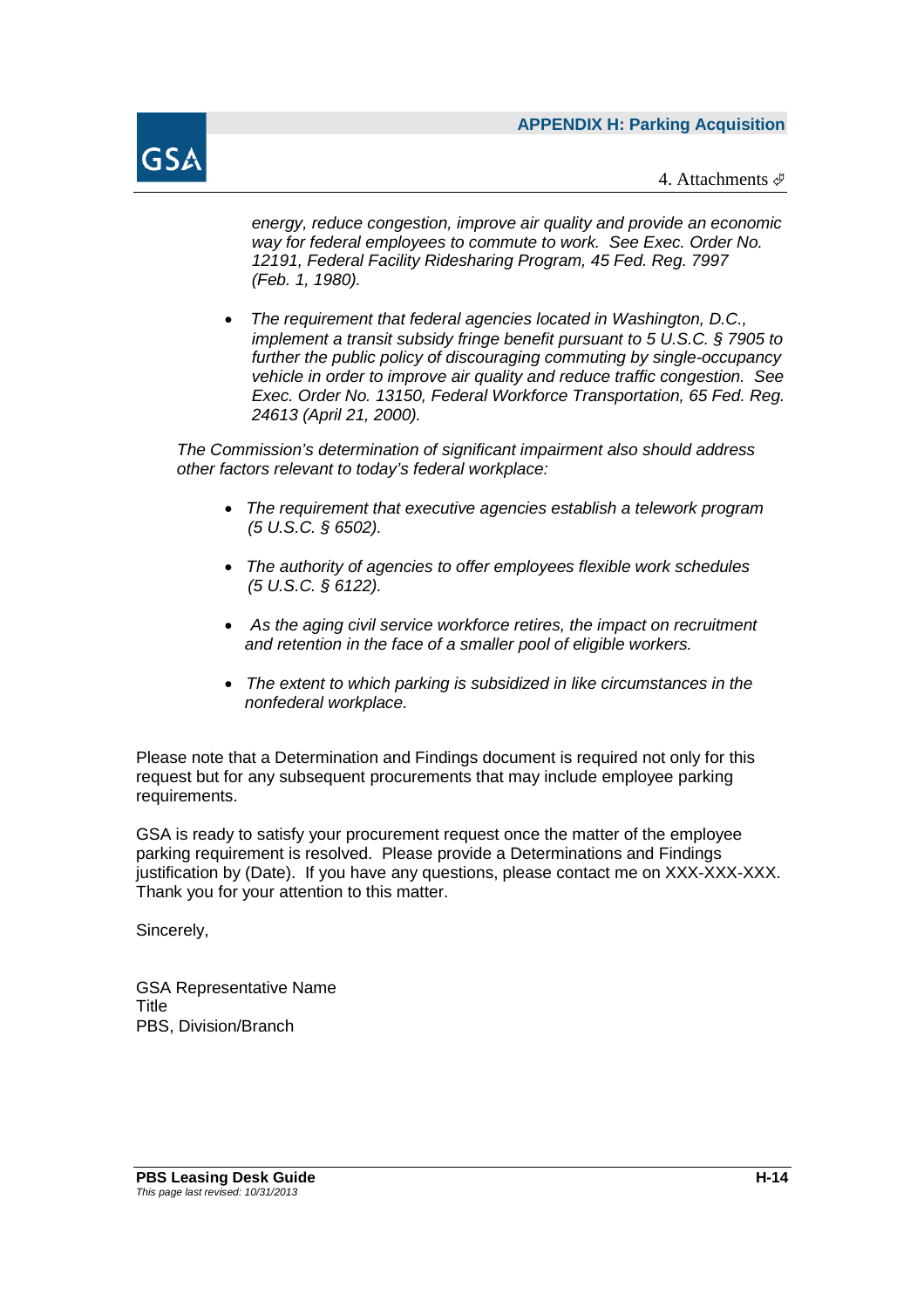

#### **Attachment D: Parking Determination and Findings Document**

The Determination and Findings (D&F) document is written approval by an authorized official that is required by GSA policy as a prerequisite to taking certain contract actions for employee parking. The determination is a conclusion or decision supported by the findings. The findings are statements of fact or rationale essential to support the determination and is guided by the U.S. Government Accountability Office decision in the matter of the U.S. International Trade Commission—Use of Appropriated Funds to Subsidize Employee Parking Permits, B-322337 (August 3, 2012).

#### **Content**

The D&F must set forth enough facts and circumstances to clearly and convincingly justify the specific determination made. At a minimum, each D&F must include, in the prescribed GSA format, the following information:

(a) Identification of the agency and of the contracting activity and specific identification of the document as an administrative D&F.

- (b) Nature and description of the action being approved.
	- An agency must make a determination of significant impairment of the agency's operating efficiency to use appropriated funds to provide employee parking.

(c) Citation of the appropriate statute or regulation, or both, upon which the D&F is based.

- The requirement that executive agencies actively promote the use of ridesharing (carpools, vanpools, privately leased buses, public transportation, and other multi-occupancy modes of travel) to conserve energy, reduce congestion, improve air quality, and provide an economic way for federal employees to commute to work. *See* Exec. Order No. 12191, *Federal Facility Ridesharing Program*, 45 Fed. Reg. 7997 (Feb. 1, 1980).
- The requirement that federal agencies located in Washington, D.C. implement a transit subsidy fringe benefit pursuant to 5 U.S.C. § 7905 to further the public policy of discouraging commuting by single-occupancy vehicle to improve air quality and reduce traffic congestion. *See* Exec. Order No. 13150, *Federal Workforce Transportation*, 65 Fed. Reg. 24613 (April 21, 2000).